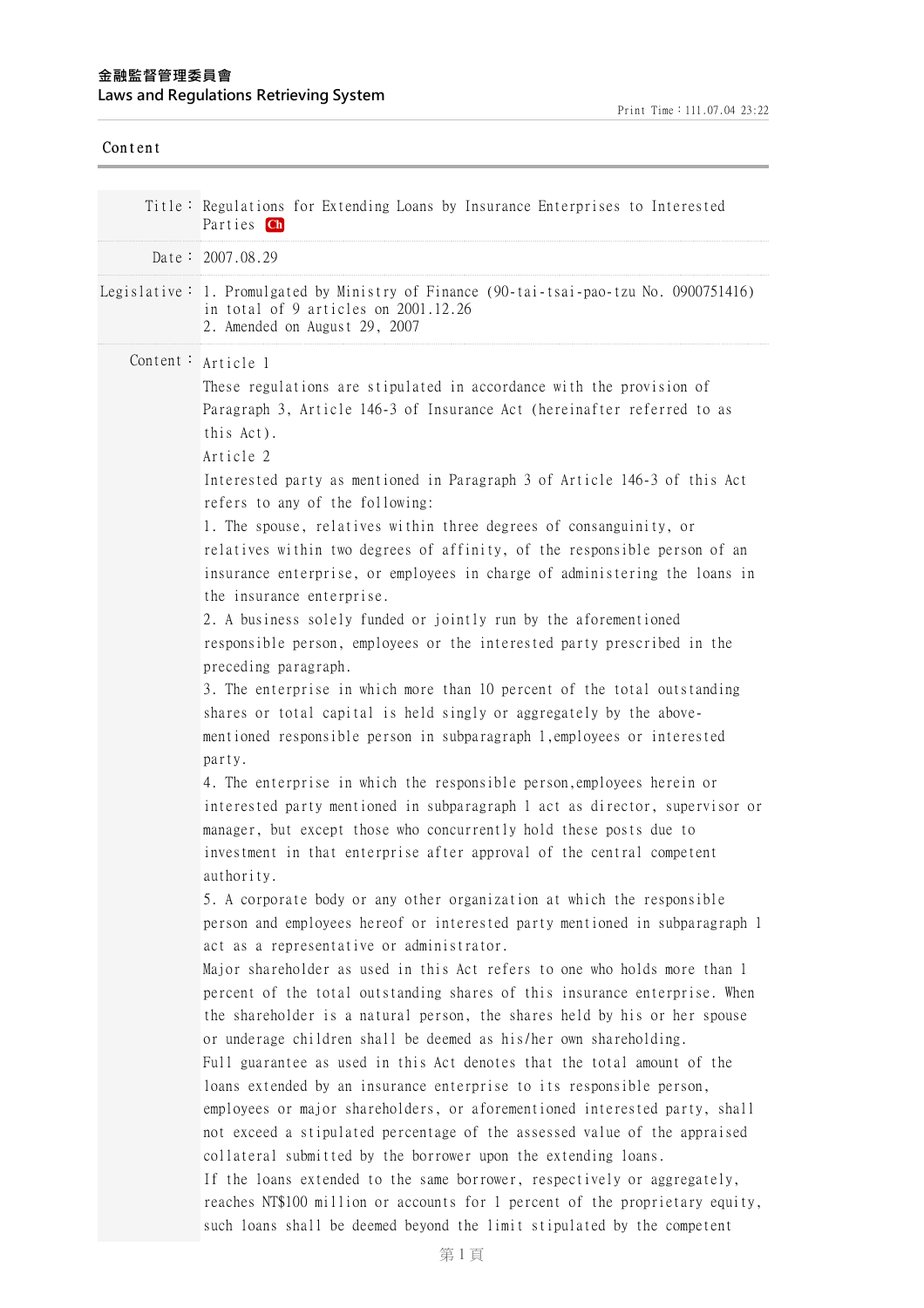authority.

Employees in charge of loan business herein refers to the employees of the insurance enterprise, who is authorized to make the final decision on a loan application handled by him or her.

Employees herein refers to all of the formal employees employed (or retained) by the insurance firm, but excluding its insurance agents. Parties of the same interest herein refer to the responsible person, employees in charge of the loans business of the insurance enterprise, and their interested parties.

Article 3

When an insurance enterprise extends loans under the pledge of its responsible person, employees, major shareholders, or the specified interested parties, the ceiling, the total amount, the terms and conditions of the loans, and the borrowers of the loans shall comply with the following stipulation:

1. The ceiling of loans denotes that when an insurance firm extends loans under the pledge of its responsible person, employees, major shareholders, or the specified interested parties, the total amount of the secured loans extended to the same natural person shall not exceed 2% of the proprietary equity of this insurance firm, the total amount to the same corporate person shall not exceed 10% of the proprietary equity, and the total amount to the same interested party shall not exceed 30% of the proprietary equity.

2. The total amount of loans refers to the sum of the loans extended by the insurance firm under the pledge of its responsible person, employees, major shareholders, or the specified interested parties, which shall not exceed 1.5 times of the proprietary equity in this insurance firm.

3. The following loans shall not be included in the ceiling of loan and the total amount of loans mentioned in these regulations:

A. The loans under the purposes of special projects, public or social welfare investments, in support of government policies, in accordance with Article 146-5 of the Act.

B. The loans to be extended under the collateral of government bonds, treasury bills, or negotiable certificates of time deposit issued by the Central Bank of the Republic of China(Taiwan), or life insurance policies issued by the life insurer.

4. The terms and conditions of the loans shall include the following:

(1). Interest rates, collaterals and the appraisal of the values thereof

(2). Availability of guarantor(s)

(3). Term of validity of the loans

(4). The repayment methods of the principals and the interests

5. The borrower of the same categories refer to the person to whom the loans are extended by the same insurance enterprise during the period of the same prime rate, for the same purpose, and under the same accounting item.

An insurance enterprise shall extend loans to the interested parties with the approval of board of directors. The directors shall avoid participation in the case related to themselves or their interested persons and shall not exercise rights to make final decisions in place of other directors. Article 4